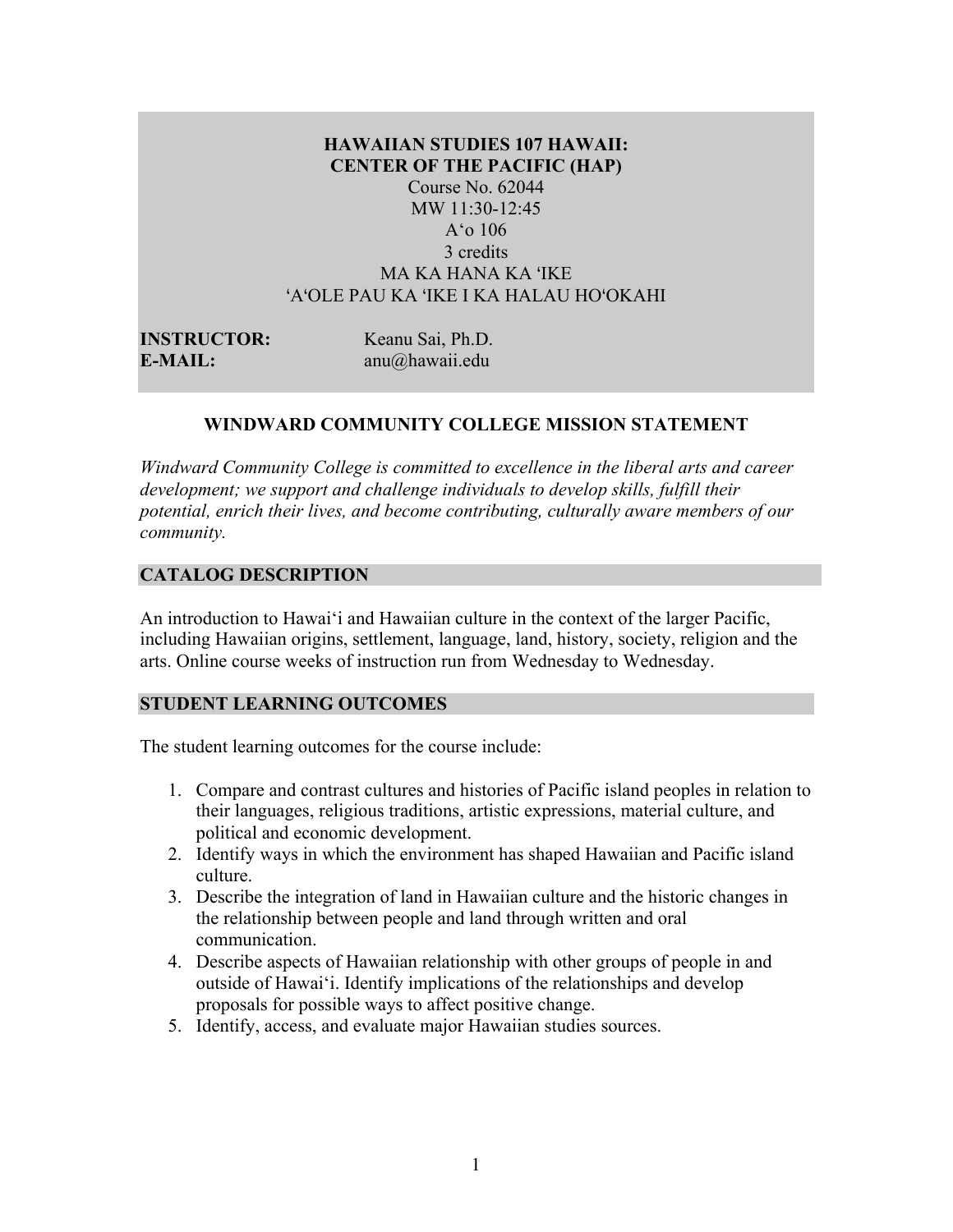# **COURSE TASKS AND ASSIGNMENTS**

## 1. **Assigned readings and Videos**

-There will be weekly reading assignments, which will come from two history textbooks and various articles. One of the history books is a required purchase for this class while the other textbook and articles will be provided via Laulima (no cost). To supplement the assigned readings there are a number of assigned videos that will further broaden our comprehension of the theme of a particular week. These videos are located in the "Resources" link.

\*\*\*Successful completion of this course is contingent upon thorough examination of all assigned readings.

### 2. **Mastery examinations**.

-There will be one mid-term examination and one final examination.

### **ASSESSMENT**

Student assessment will be based on the following:

100 pts. for **Mid-term** and **Final exams** (50 pts. per exam) 50 pts. for **participation**  Total= 150 pts

 $A = 130 - 150$  $B = 100 - 129$  $C = 70-99$  $D = 40-69$  $F =$ Below 39

## **LEARNING RESOURCES**

## **Texts**

- Dr. W.D. Alexander, "Brief History of the Hawaiian People." Hawaiian Kingdom Board of Education, 1891. (No Cost)
- Dr. Keanu Sai, "Ua Mau Ke Ea (Sovereignty Endures): An Overview of the Political and Legal History of the Hawaiian Islands," Pu'a Foundation, Honolulu, 2011.  $($35.00 + $5.00$  shipping & handling). Do not purchase the accompanying DVD with the book. Go online at: http://www.puafoundation.org/product/ua-mau-ke-easovereignty-endures-textbook/.

## **Book Chapters, Journal Articles, and News Articles**

• Adams, Jonathan, May 3, 2007, "Rising Sea Levels Threaten Small Pacific Island Nations" in *International Herald Tribune Asia-Pacific*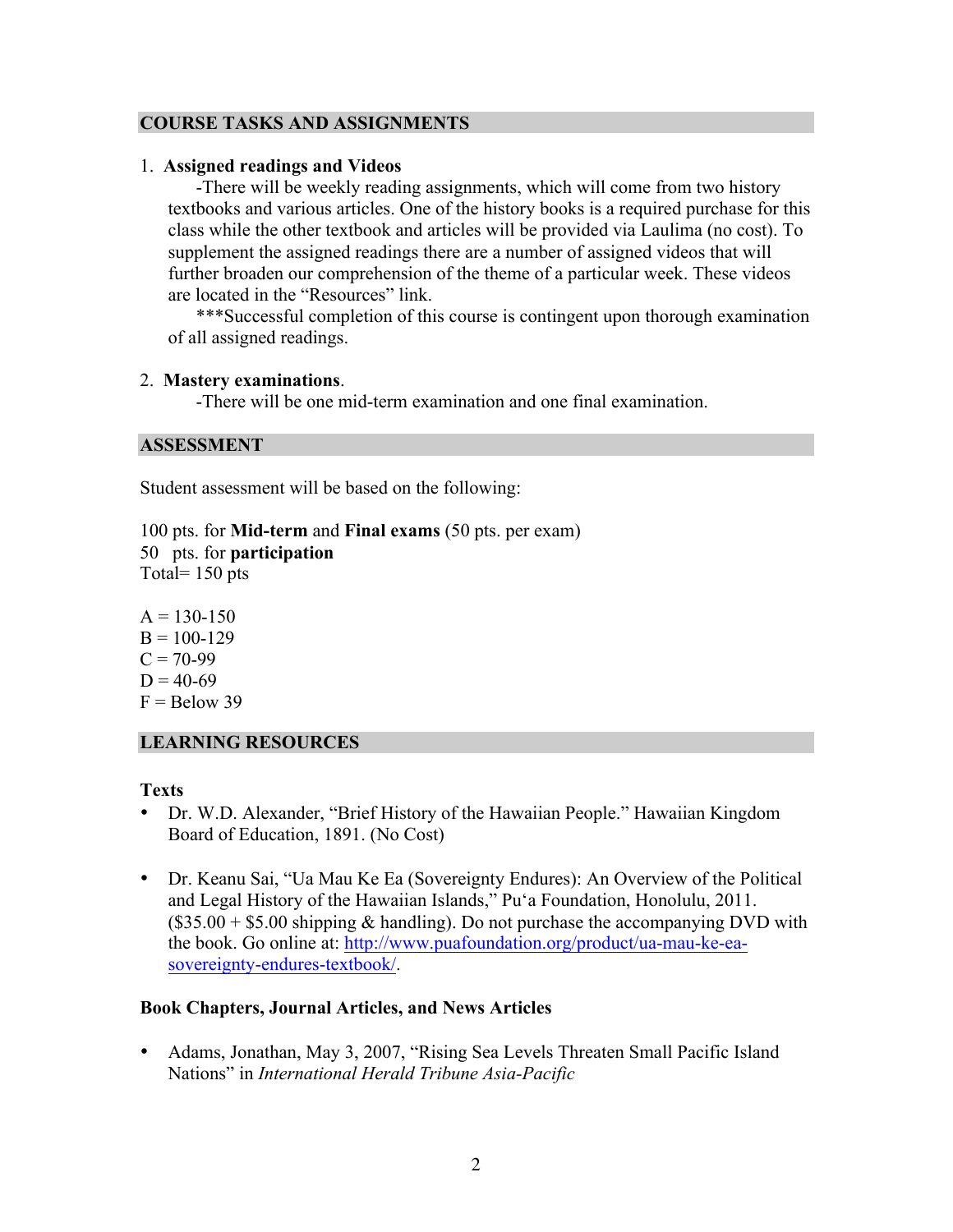- Dudoit, Mahealani, 1998, "Carving a Hawaiian Aesthetic", in *Oiwi: A Native Hawaiian Journal*, vol. 1, 20-26
- Gonschor, Lorenz, 2013, "Ka Hoku o Osiania: Promoting the Hawaiian Kingdom as a Model for Political Transformation in Nineteenth-Century Oceania," *Agents of Transcultuation*, 157-182
- Lucas, Paul Nahoa, 2000, "E Ola Mau Ka Olelo Makuahine: Hawaiian Language Policy and the Courts", *The Hawaiian Journal of History*, v. 34, 1-28
- Kamakau, Samuel M., 1976, "The Spirit World" and Places of Worship" in *Na Hana a Ka Po'e Kahiko: The Works of the People of Old*, Bishop Museum Press, Honolulu, Hawaii.
- Kame'eleihiwa, Lilikala, 1992, "Traditional Hawaiian Metaphors," in *Native Lands and Foreign Desires: Pehea La e Pono ai?*, Bishop Museum Press, Honolulu, Hawaii, 19-44.
- Kanahele, Pualani, 2005, "I Am This Land, and This Land is Me", in *Hulili: Multidisciplinary Research on Hawaiian Well-Being Journal,* vol. 2, 21-30.
- Kelly, Marion, 1989, "Dynamic of Production Intensification in Pre-Contact Hawaii" in *What's New? A Closer Look at the Process of Innovation*, Sander van der Leeuw and Robin Torrence (ed.) 82-105
- Walker, Ranginui, 1990, "Mythology" in *Ka Whawhai Tonu Matou: Struggle Without End*, Penguin Books, Auckland, New Zealand, 11-23
- Sai, David Keanu, 2004, "American Occupation of the Hawaiian State: A Century Unchecked," *Hawaiian Journal of Law and Politics*, vol. 1, 46-82.
- Tsai, Michael, January 4, 1995, "Pondering Pidgin," *Honolulu Weekly*, 4-6

## **COURSE EXPECTATIONS**

Respect the class as a learning environment by:

- Positive engagement in discussions.
- Use of appropriate language.
- Respecting the opinion and experiences of others*.*

## **COURSE SCHEDULE**

## **Week # 1 (Jan. 8 & 10): Introduction to Class**

**Week #2 (Jan. 15 & 17): Origins and Migrations**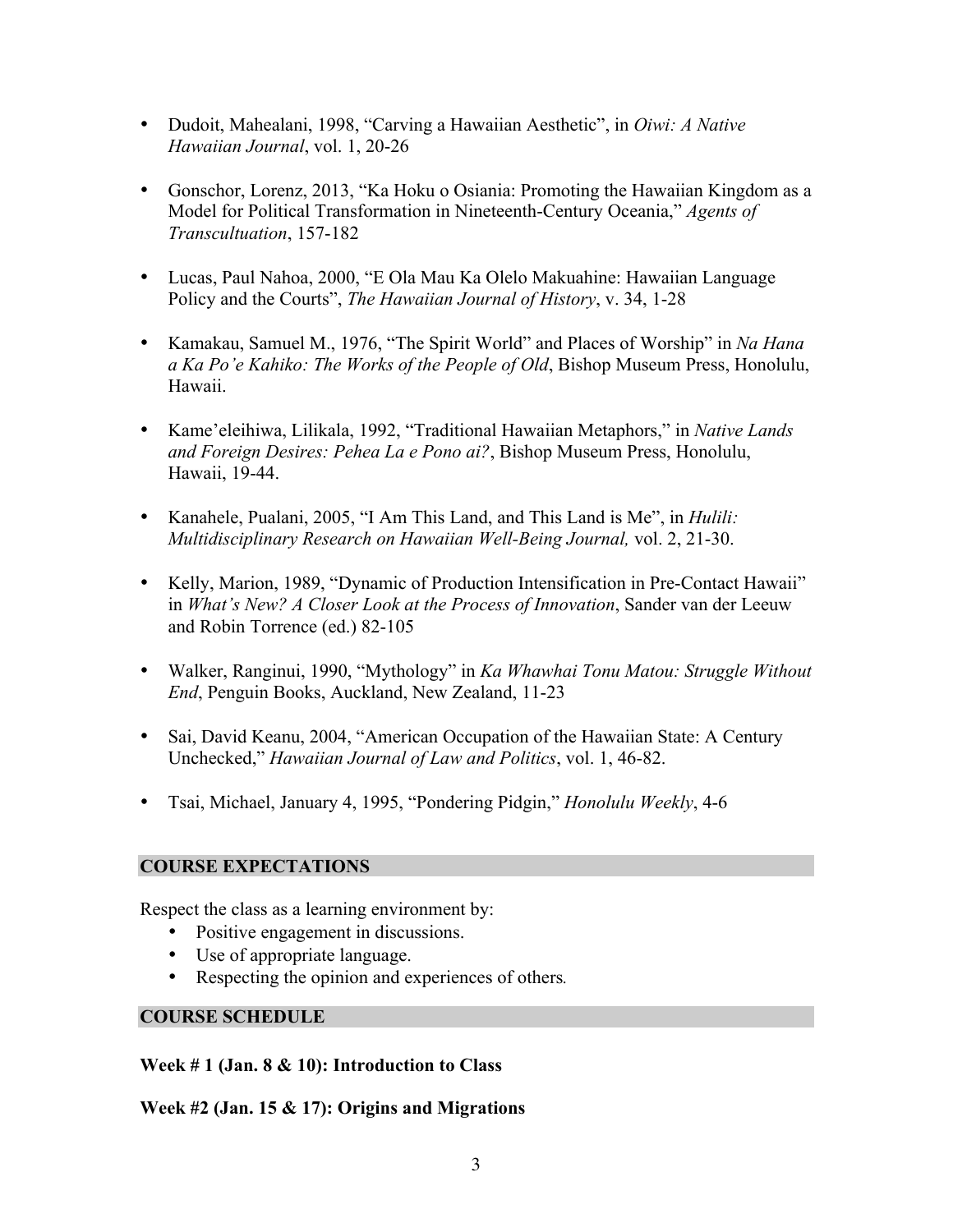### **JAN. 15 NO CLASS (MARTIN LUTHER KING, JR. DAY)**

**READ:** Chapters 1-5, Dr. W.D. Alexander (1891) **WATCH:** Light at the Edge of the World-*The Wayfinders* (46:32 mins)

### **Week #3 (Jan. 22 & 24): Traditional and Cultural Values-**

**READ: 1)** Chapters 6-14, Dr. W.D. Alexander (1891) **2) "**Traditional Hawaiian Metaphors", Kameʻeleihiwa (1992)

### **Week #4 (Jan. 29 & 31): Native Languages**

**READ: 1)** "E Ola Mau Ka ʻŌlelo Makuahine: Hawaiian Language Policy and the Courts", Lucas (2000) **2)** "Pondering Pidgin", Tsai (1995) **WATCH:** *Pidgin-The Voice of Hawai*ʻ*i* (4:28 mins)

#### **Week #5 (Feb. 5 & 7): Native Religions**

**READ: 1) "**The Spirit World", Kamakau (1964) **2)** "Kumulipo", Kameʻeleihiwa (1999) **3) "**Mythology", Walker (1990)

### **Week #6 (Feb. 12 & 14): Physical Environment**

**READ: 1)** "Rising sea levels threaten small Pacific island nations", NY Times (2007) **2) "**Dynamics of production intensification in pre-contact Hawai'i", Kelly (1989)

**WATCH:** *That Sinking Feeling-PNG* (17:08 mins)

## **Week #7 (Feb. 19 & 21): Hawaiian Art and Literature – Midterm Exam**

## **FEB. 15 NO CLASS (PRESIDENTS' DAY)**

**READ: 1) "**Carving a Hawaiian Aesthetic," Dudoit (1998) **2)** "I am This Land and This Land is Me", Kanahele (2005) **WATCH: 1)** *Making His Mark-A Visit With Keone Nunes* (26:01 mins) **2)** *Jamaica Osorio Performs Kumulipo at the White House* (2:19 mins)

**MIDTERM EXAM: Feb. 21.** Midterm Exam will cover readings and videos from week #1

## **Week #8 (Feb. 26 & 28): Legal and Political Historical Overview**

**READ**: Introduction and Chapter 1 of "Ua Mau Ke Ea..." Sai (2011) **WATCH:** Chapter 1 video

### **Week #9 (Mar. 5 & 7): Legal and Political Historical Overview**